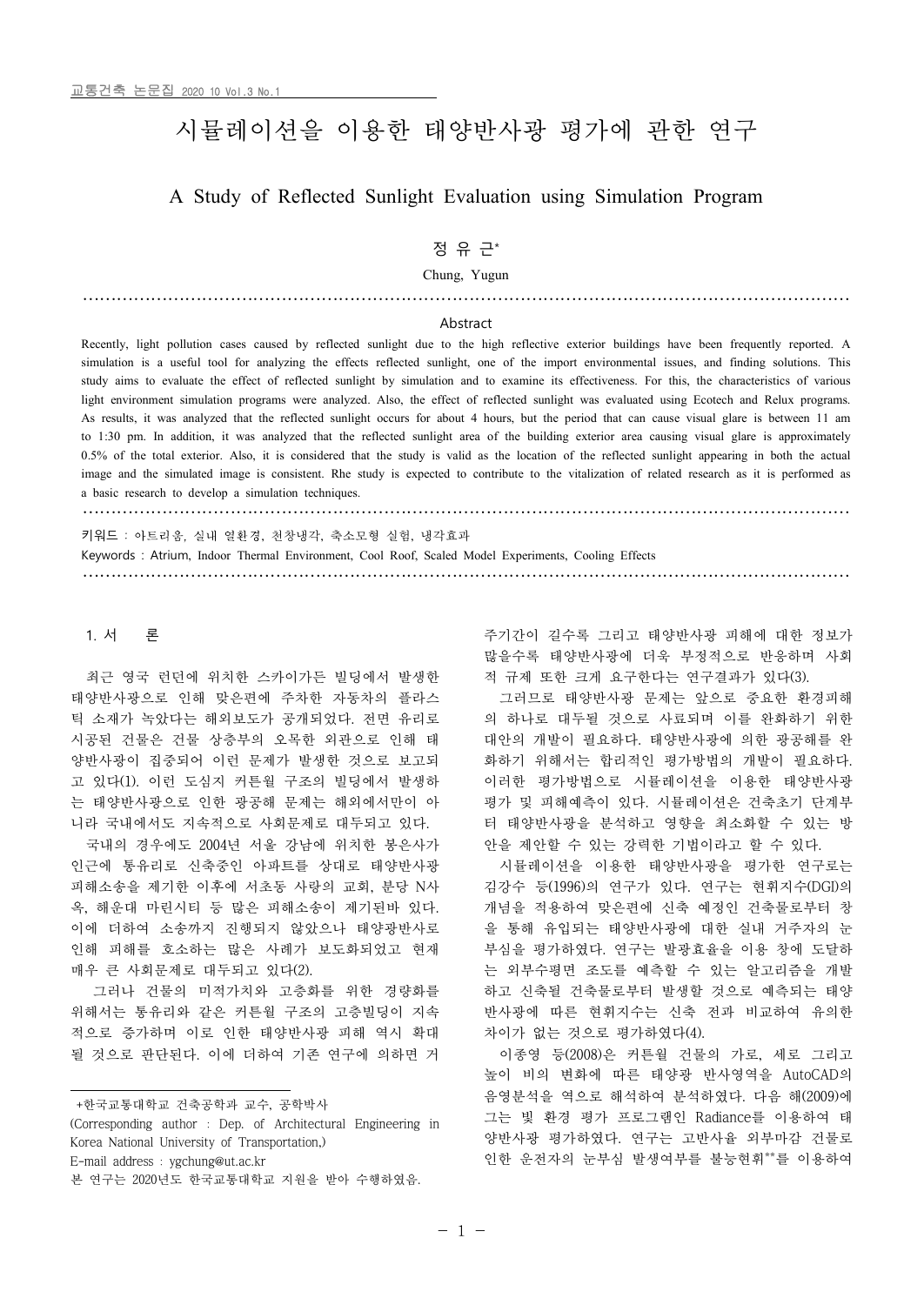평가하였고 눈부심 가능성은 있으나 태양반사광이 운전 자 시야 중심부밖에 발생하여 발생가능성은 낮은 것으로 분석하였다. 즉, 그의 연구에 따르면 태양반사광에 의한 피해여부는 관측자의 시야에 크게 의존하고 있다(5)(6).

김민성 등(2004)년은 봉은사에서 제기되었던 태양반사 광 피해를 발생시키는 인접 커튼월 아파트를 대상으로 Radiance 프로그램의 유용성을 평가하였다. 연구는 현장 측정과 시뮬레이션의 비교분석에서 태양반사광의 경면반 사 휘도는 기기의 측정범위를 초과하여 평가할 수 없으 나 저휘도 범위에서는 시뮬레이션 예측이 유용하다고 평 가하였다. 또한 계절별 반사광 피해범위를 평가하였다(7).

건물의 그러나 넓은 유리창으로 인한 여름철 과도한 일사의 유입은 실내를 과열하여 냉방부하의 증가와 수직 온도분포의 불균형 등 실내 열환경 악화시켜 환경적 문 제를 야기할 수 있다. 이런 이유로 아트리움의 열환경에 관한 다양한 연구가 수행되어 왔고 쾌적한 아트리움 환 경조성을 위한 다양한 설계기법들을 제안하고 있다.

김지현 등(2013)은 공동주택을 대상으로 Radiance 프로 그램을 이용하여 세대별 태양반사광 발생범위와 시간을 평가하고 그 유효성을 검증하였다. 예측결과의 검증을 위 해 시뮬레이션과 현장측정 사진이미지와 예측이미지를 비교하여 유효성을 검증하였다(8).

연구는 태양반사광의 발생과 영향을 시뮬레이션에 의 해 평가하고 유효성을 검증하는데 목적이 있다. 이를 위 해 시뮬레이션 프로그램을 분석하고 Ecotech과 Relux 프 로그램을 선택하여 태양반사광 평가 및 유용성을 검증하 였다. 연구는 합리적으로 태양반사광의 영향을 예측할 수 있는 평가기법 개발을 위한 기초연구로 진행되었다. 연구 결과는 관련연구의 활성화와 거주자의 쾌적한 빛 환경을 조성하는데 기여할 수 있을 것으로 기대된다.

#### 2. 시뮬레이션 프로그램

건축 빛 환경을 예측하기 위해 활용되고 있는 시뮬레 이션 프로그램을 분석하였다. 프로그램은 현장에서 실제 사용되고 있는 대표적인 9개 프로그램을 선정하여 각 프 로그램의 평가범위 및 특성을 분석하였다. 이들 프로그램 은 실내 자연채광 및 조명환경 조도 및 휘도 예측이 가 능하고 3D 이미지로 평가결과를 연출하여 이해도를 높이 고 있다. 일반적으로 ray-tracing 기법을 이용하여 빛의 거동을 예측하며 일부 프로그램은 glare index를 활용한 실내 재실자의 눈부심 평가가 가능하다. 미국 LBNL에서 개발된 Radiance 프로그램은 monte-

carlo 및 ray-tracing을 알고리즘으로 사용하여 빗의 굴절 과 반사에 더불어 photo-map 등과 같은 추가매치를 사용 하여 다양한 빛환경 시뮬레이션이 가능하며 무료로 배부 되어 국내외에서 널리 사용되고 있다. 또한 Daysim,

Velux, Relux 등 많은 상용화 빛환경 해석프로그램들이 Radiance 엔진을 기반으로 개발되고 있다.

Velux Daylight Visualizer 프로그램은 CIE 천공에 따른 빛 환경 설계도구로 가상색상 및 등고선에 의한 렌더링 을 통하여 채광과 조명환경을 분석한다. Daysim 프로그램 은 평가대상 모델형상 및 재질에 제한이 없으며 관찰자 의 시점에서 ray-tracing 방식을 사용하여 빛의 반사와 굴절과 같은 복잡한 현상들을 분석한다. Dialux 프로그램 은 독일표준 DIN 5043과 CIE 110 코드를 사용하여 채광 해석 및 조명에너지를 분석한다.

|  |  |  |  | Table 1. Light Evaluation Program |  |
|--|--|--|--|-----------------------------------|--|
|--|--|--|--|-----------------------------------|--|

| Program                         | Evaluation results & 3D images                                    |
|---------------------------------|-------------------------------------------------------------------|
| Radiance                        | <b>MAI HOME</b>                                                   |
| Velux<br>Daylight<br>Visualizer |                                                                   |
| Dialux                          | <b>Bally</b><br>وهو عاماماه                                       |
| Daysim                          |                                                                   |
| Agi32                           | ۱                                                                 |
| Evaglare                        |                                                                   |
| Relux                           | $\mathcal{F}$ , $\mathcal{F}$ , $\mathcal{F}$ , and $\mathcal{F}$ |
| Lightsolve                      |                                                                   |
| Ecotech                         |                                                                   |

<sup>\*\*</sup> 불능현휘 : 과도한 빛으로 시 작업이 불가능한 상태로 시대 상과 배경의 휘도비가 10:1이상 또는 평균휘도 25,000cd/m<sup>2</sup>이상으로 연구에서 정의하고 있다.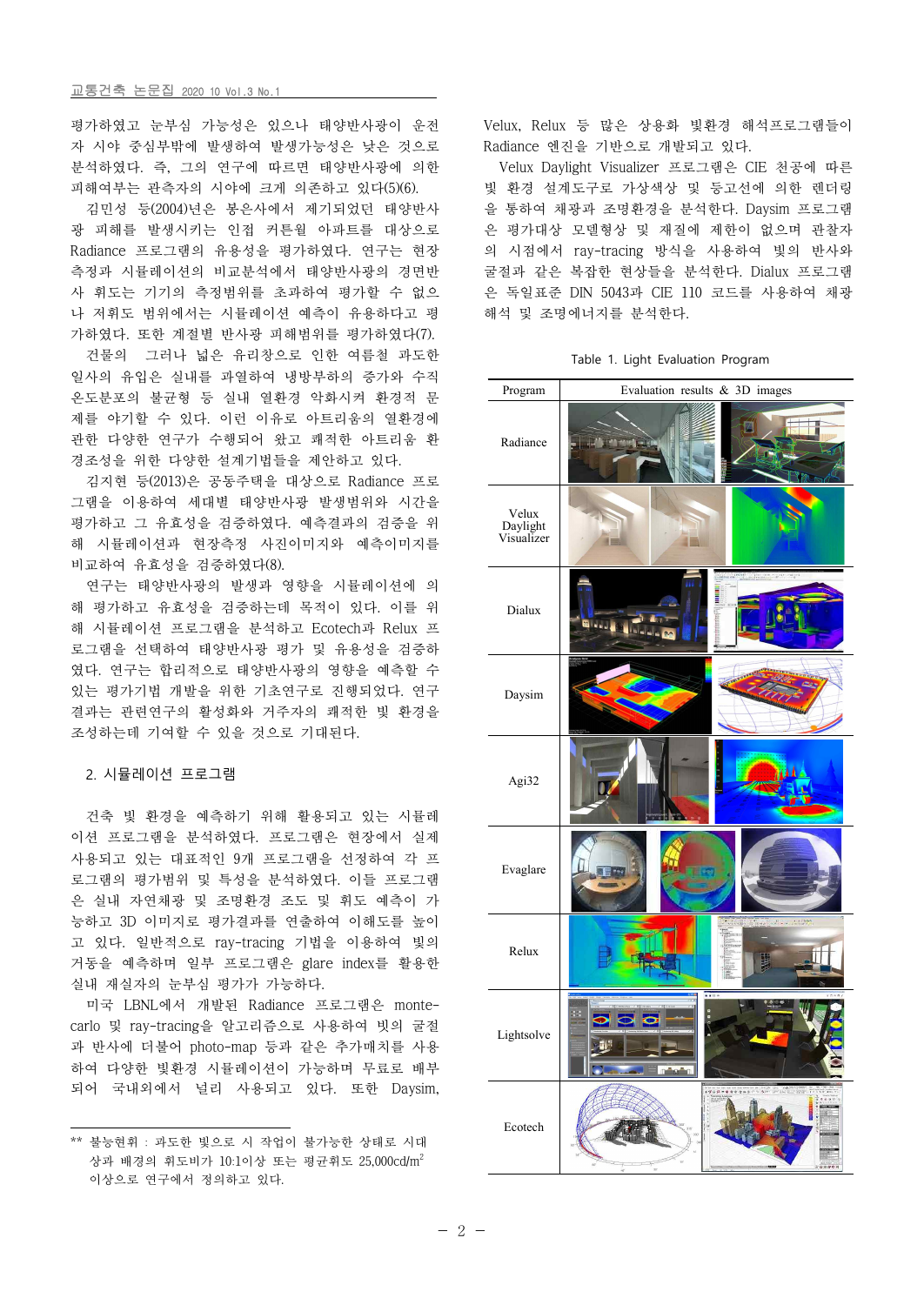#### 교통건축 논문집 2020 10 Vol.3 No.1

Aig32 프로그램은 유럽에서 개발된 프로그램으로 다양 한 건축재료 및 표면특성에 따른 휘도변화와 빛과 반사 면의 상호작용에 따른 효과를 시각화하여 연출할 수 있 다. 또한 조명기구의 광도예측이 가능하여 조명제품 생산 을 위한 mock-up 실험용으로 활용되고 있다. Evaglare는 Radiance 엔진을 기반으로 개발되었고 180°어안렌즈 효 과로 연출되는 글레어 평가가 가능하다. Relux 프로그램은 radiosity 및 ray-tracing 알고리즘을

사용하여 인공조명과 자연채광 및 통합채광 조건에서 조 명에너지의 사용량을 평가하며 조도와 휘도 등 다양한 측광데이터를 제공할 수 있다. Lightsolve 프로그램은 디 자인 초기단계에서 다양한 채광성능을 평가기 위한 평가 도구로 사용자의 평가목적과 관심분야 그리고 연간 기상 자료에 따라 보다 정확한 이미지의 구현이 가능하다.

#### 3. 시뮬레이션에 의한 태양반사광 분석

#### 3.1 시뮬레이션 개요

시뮬레이션 평가대상 건물은 충주시에 위치한 K대학 본관건물(동경 127°52, 북위 36° 58)을 선정하였다. 선정된 건물은 비교적 관련도면을 구하기 쉽고 청천공에서 태양 광반사가 발생하고 있다. 대상건물은 커튼월 구조의 5층 구조로 1층에는 필로티가 설치되었다. 태양반사광이 발생 하는 건물정면은 정남을 기준으로 서측으로 10°기울어 졌고 외장은 반사율은 14%의 복층유리가 시공되었다. 태 양반사광 분석은 건물정면에서 35m 떨어져 위치한 관측 자의 시점(높이 1.5m)을 기준으로 실시되었다. 시뮬레이션 시간은 10월 16일의 13:00(진태양시 12:26)을 기준으로 실 시하였다. 이때 태양반사광 반사범위는 선정된 일의 하루 동안의 태양반사광 길이를 분석하였다.



Figure 1. Evaluation Building

#### 3.2 태양반사광 반사범위 예측

태양광의 반사범위 분석은 Ecotech 프로그램을 활용하 였고 이전 연구에서 적용된 분석방법과 같이 건물의 음 영길이를 역으로 해석하였다. 이 때, 기상자료는 충주지 역의 기상자료를 구하지 못해 인접한 청주지역 기상자료 를 활용하였다. 평가대상 건물의 3D 모델링 작업을 위해 서는 Sketch-up 프로그램을 사용하였다. 분석결과 건물남 측 정면에 발생하는 태양반사광은 관측자 시점에서 우측 에서 좌측으로 이동하며 오전 10:00부터 오후 14:00까지 발생하는 것으로 분석되었다. 이 때, 관측자에게 눈부심

을 야기할 수 있는 반사면 표면휘도 25,000cd/m<sup>2</sup> 이상의 태양반사광이 발생하는 시간대는 진태양시를 기준으로 오전 11:00부터 15:30분 사이인 것으로 분석되었다.



Figure 2. 3D Modeling



Figure 3. Simulation Results

#### 3.3 건물외관 태양반사광 예측

건물외관에 발생하는 태양반사광의 평가는 Relux 프로 그램을 이용하여 실시하였다. 분석을 위한 3D 모델링은 반사범위 평가와 같이 Sketch-up 모델을 활용하였다. 태 양반사 휘도는 평가대상 건물의 남측입면에 가로 10개 그리고 세로 5개로 나누어 모두 50개의 표면휘도 평가지 점을 설정하고 시뮬레이션을 실시하였다.



Figure 4. 3D Modeling

시뮬레이션 분석결과 태양반사광이 없는 남측면의 표 면휘도는 2,100~6,680cd/m<sup>2</sup>에 이르며 평균 3,698cd/m<sup>2</sup>로 분석되었다. 또한 태양반사광이 발생하는 부분의 표면휘 도는 최대 310,000cd/m<sup>2</sup>에 이르는 것으로 분석되었다. 건 축물 남측입면에 발생하는 태양반사광 표면휘도를 모두 5단계(1000cd/m<sup>2</sup>, 2,000cd/m<sup>2</sup>, 3,000cd/m<sup>2</sup>, 12,500cd/m<sup>2</sup>, , 25,000cd/m<sup>2</sup> )로 나누어 시각화하여 분석하였다. 국외 연구 에서 관측자에게 불쾌글레어를 유발할 수 있는 표면휘도 로 제시된 12,500cd/m<sup>2</sup>를 초과하는 면적은 전체 입면의 약 6.3%로 분석되었고 국내 연구에서 제시된 불능현휘를 유발할 수 있는 표면휘도 25,000cd/m<sup>2</sup>를 초과하는 면적은 약 0.5% 범위에 있는 것으로 분석되었다.